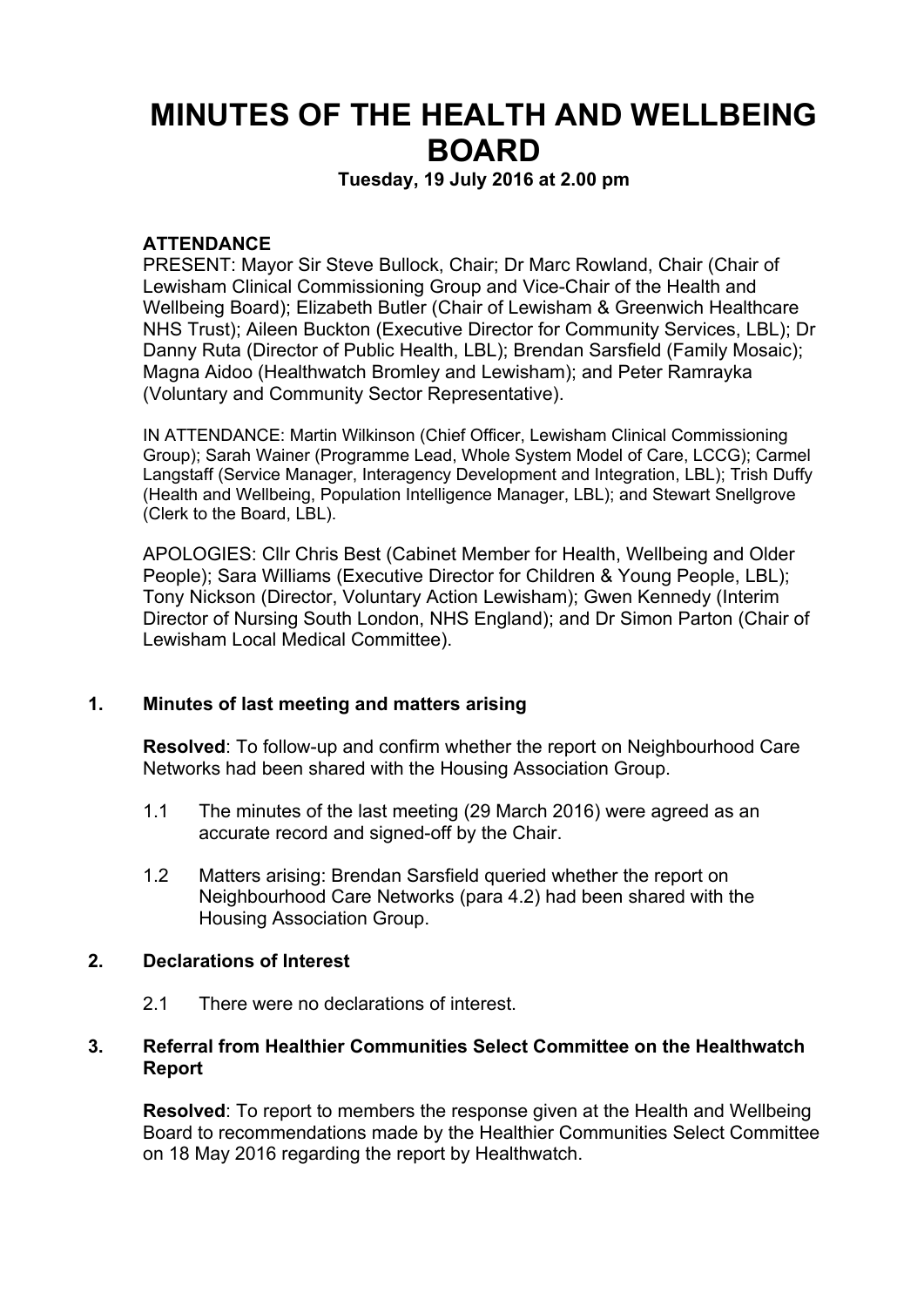- 3.1 The Chair introduced a referral from the Healthier Communities Select Committee. This concerned a Healthwatch report titled "*The Polish Community and Access to Health and Well-Being Services*".
- 3.2 The Board noted the views of the Select Committee as set out in the report, with the following additional comments:
- 3.3 The Health and Wellbeing Board is unable to undertake independent research to explore the issues raised within the report, as it does not have a dedicated budget. However, Lewisham Clinical Commissioning Group has already formally responded to Healthwatch on the report, as the main focus of issues raised within the report relate to Primary Care services. This response includes proposals to improve engagement and signposting of healthcare services within Polish Communities. This will be in addition to Tamil and Vietnamese communities where similar Healthwatch reports have been produced, though these communities are not covered within the scope of the Committee's referral.
- 3.4 The Communication and Engagement Plan for Urgent and Emergency Care Model will include measures to engage harder-to-reach or seldom-heard communities, including the communities identified and reported on by Healthwatch. This will come to the Health and Wellbeing Board for review and comment later in the year.
- 3.5 A broader issue which needs to be considered concerns the education and provision of information within certain communities, particularly those unfamiliar with the role of GPs and how they fit into the wider healthcare system. This should help to reduce unnecessary presentation at A&E departments, where a visit to a GP would be more appropriate.

# **4. Developing a Whole System Model of Care**

**Resolved**: The Board made the following recommendations in response to the presentation and report:

- The model needs clear evaluation and must make a difference. If early signs are positive, it should be built upon immediately.
- The draft set of health and care pledges which outline what the HWB will do to improve health and wellbeing across the borough should be circulated for comment, with formal adoption at a later meeting of the HWB.
- Engagement with the public must be embedded in the approach to developing new ways of delivering services.
- A plan for VCS involvement in the neighbourhood offer will be overseen by the Stronger Communities Partnership Board.
- The strapline needs to replace 'social care' simply with 'care' as it doesn't include social care for children and young people.
- The inclusion of organisational logos should be limited to statutory partners who commission or provide health and care in the borough. The wider partnership (e.g. third sector, housing and schools)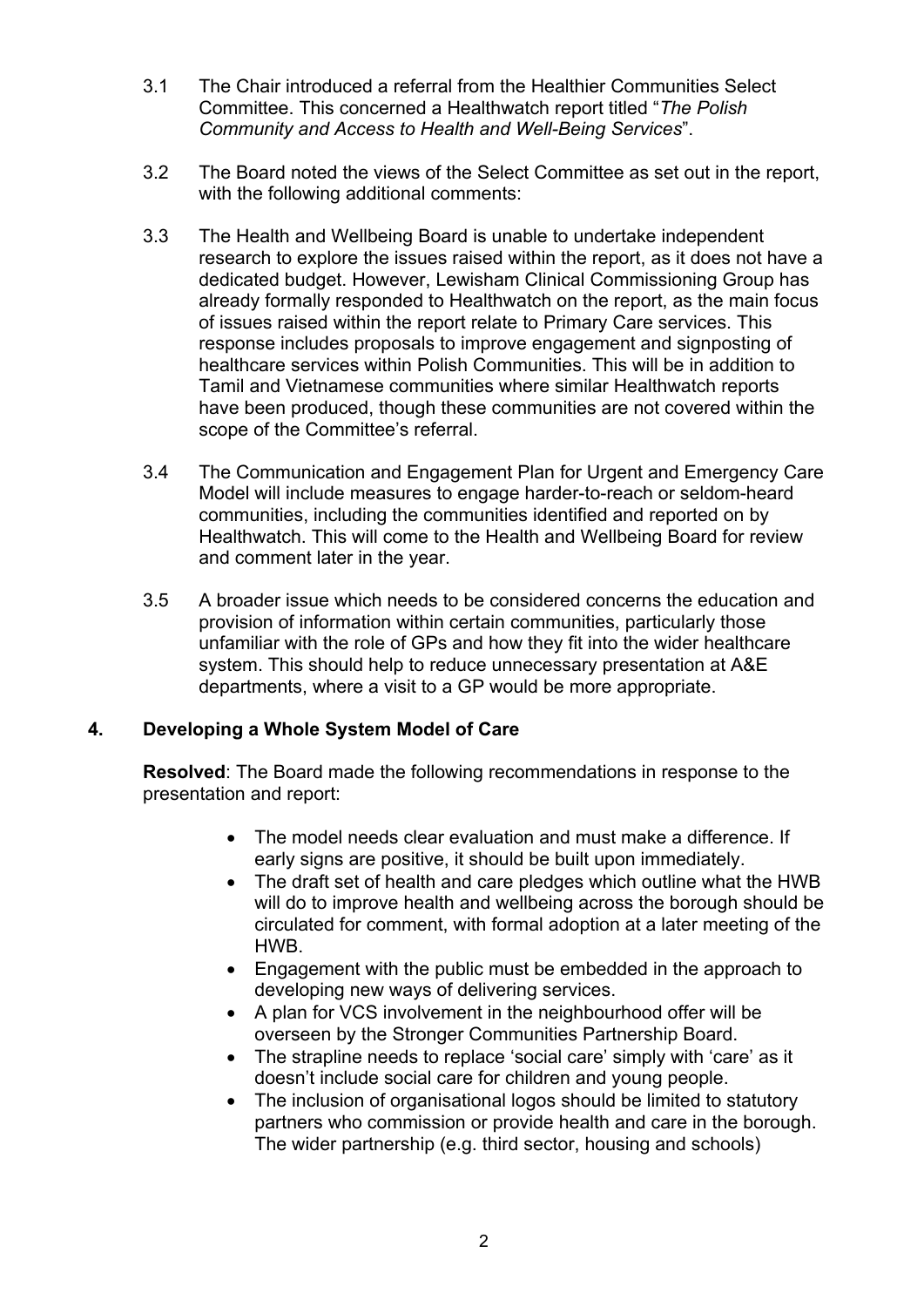integral to the successful delivery of the model, can be acknowledged by name.

- 4.1 Martin Wilkinson presented a collated summary of the reports on Developing a Whole System Model of Care (Item 4) and System Resilience Plans for 2016-17 and the Approach to Enhanced Care and Support Plans (Item 7).
- 4.2 Given the many external drivers, programme and plans that are currently in play in relation to health and care, future integration meetings will focus on wider strategic issues as well as the specific adult integration deliverable for 2016/17. Where appropriate these wider discussions will involve colleagues Children's services.
- 4.3 Whole system transformation work will feed into wider programme and delivery boards, such as that overseeing One Public Estate, SEL wide Sustainability and Transformation Plan, Commissioning plans and the Devolution Programme Board. Progress reports will be provided regularly to the HWB.
- 4.4 To facilitate consistent and coherent messaging to staff, residents and other stakeholders, a joint strategic communications group has been established.
- 4.5 Enhanced Care and Support (ECS) is integral to the delivery of a whole system model of care. The ECS programme spans across the Admissions Avoidance and Discharge Planning aspects of the non-elective pathway, with proposals to include the following services:
	- Rapid response
	- Home ward
	- Community discharge support team
	- Emergency department team
	- Brymore house

# **5. Devolution Pilot and One Public Estate Update**

**Resolved**: The Board made the following recommendations regarding the report:

- Land made available under the One Public Estate (OPE) initiative needs to be assembled and packaged together in the most financially viable way.
- The retention of capital receipts for reinvestment in health services is critical to the delivery of this initiative.
- The bid should be explicit in stating that no land in Lewisham is 'surplus land'.
- Buildings should be utilised more flexibly and with shared running costs.
- Cultural change and staff development needs to be considered as part of the OPE process.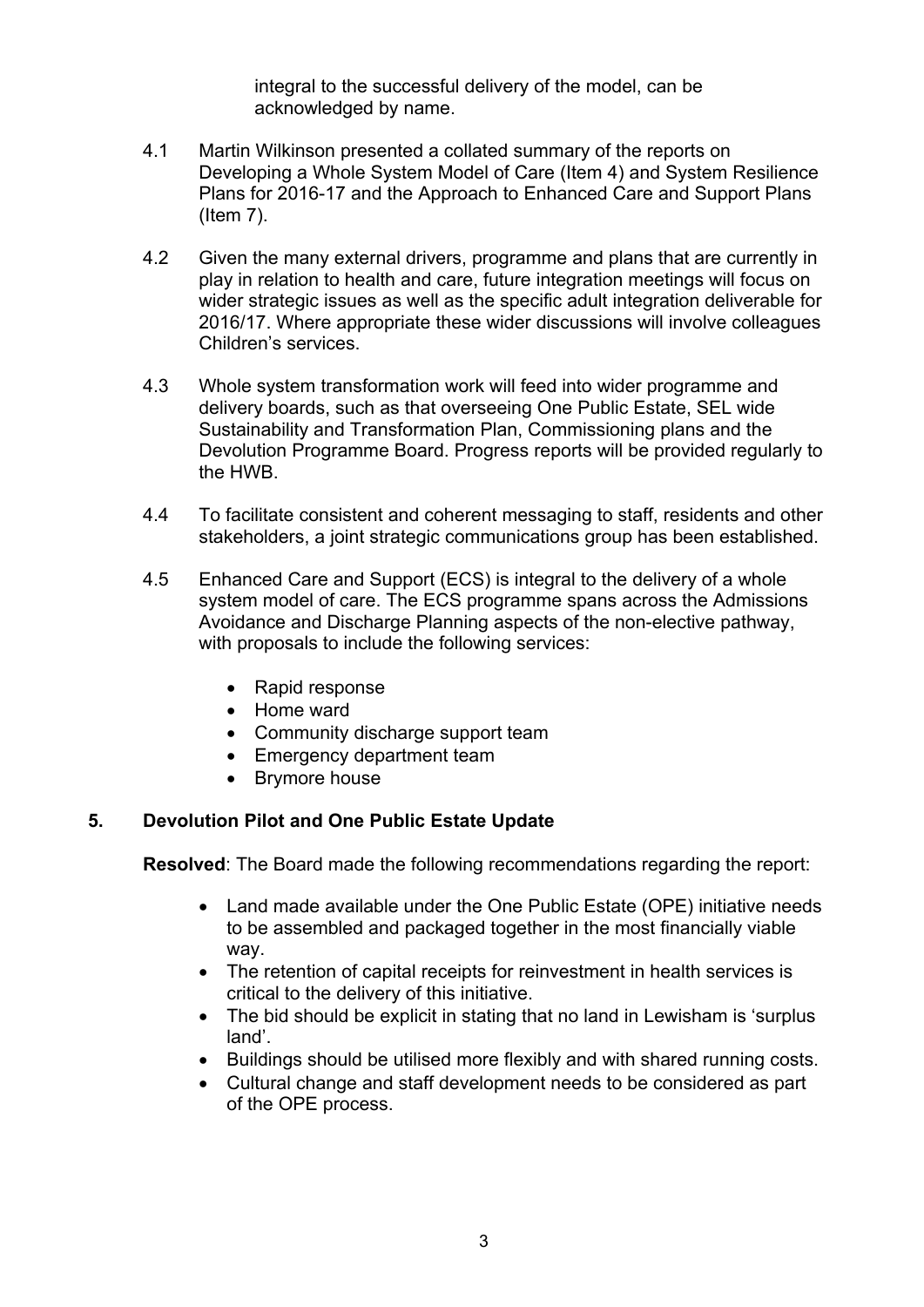- 5.1 Aileen Buckton outlined the work undertaken in relation to Lewisham's devolution pilot and the relationship between the pilot and the One Public Estate initiative as set out in the report.
- 5.2 A strategic position statement is being developed on the devolution pilot and will be submitted to the London Health Board in July 2016. The final version of this statement will be circulated to HWB members for information outside of the scheduled meeting cycle for the Board.
- 5.3 The second stage bid to the OPE initiative must be submitted by 29 July 2016. If the second stage bid is successful, Lewisham will secure £500,000 to support the delivery of the programme. The respective governing bodies of the health and care partnership in Lewisham would then have to formally agree these proposals, most likely in September 2016.

# **6. Our Healthier South East London (OHSEL) Update**

**Resolved**: As the full STP is not a public document, it was suggested that this was best-suited as a topic for the next Health and Wellbeing Board workshop, to be rescheduled for an appropriate date in the autumn.

- 6.1 Martin Wilkinson provided an update on the NHS South East London Sustainability and Transformation Plan (STP) and planned pre-consultation engagement activity for changes to elective orthopaedic services.
- 6.2 The STP covers a number of areas not originally within the OHSEL Strategy such as specialist commissioning, mental health and learning disabilities. It also includes a new leadership team (the Quartet) of four individuals from across each part of our system and refreshed joint governance arrangements, notably the Strategic Planning Group.
- 6.3 Liz Butler raised a number of issues regarding the STP, including: excessively short timescales for producing the Plan; concerns over the financial modelling; lack of defined roles for Chairs or Executives; and the lack of proper clinical and public engagement. She also advised that Lewisham and Greenwich NHS Trust have formally submitted their key concerns regarding the STP.

#### **7. Overview of the System Resilience Plan 2016-17 / Approach to Enhanced Care and Support Plans**

**Resolved**: See Item 4 above.

7.1 This item was presented by Martin Wilkinson alongside Item 4 above.

# **8. Sugar Smart and the Whole System Approach to Obesity**

**Resolved**: That the report be noted by the Board.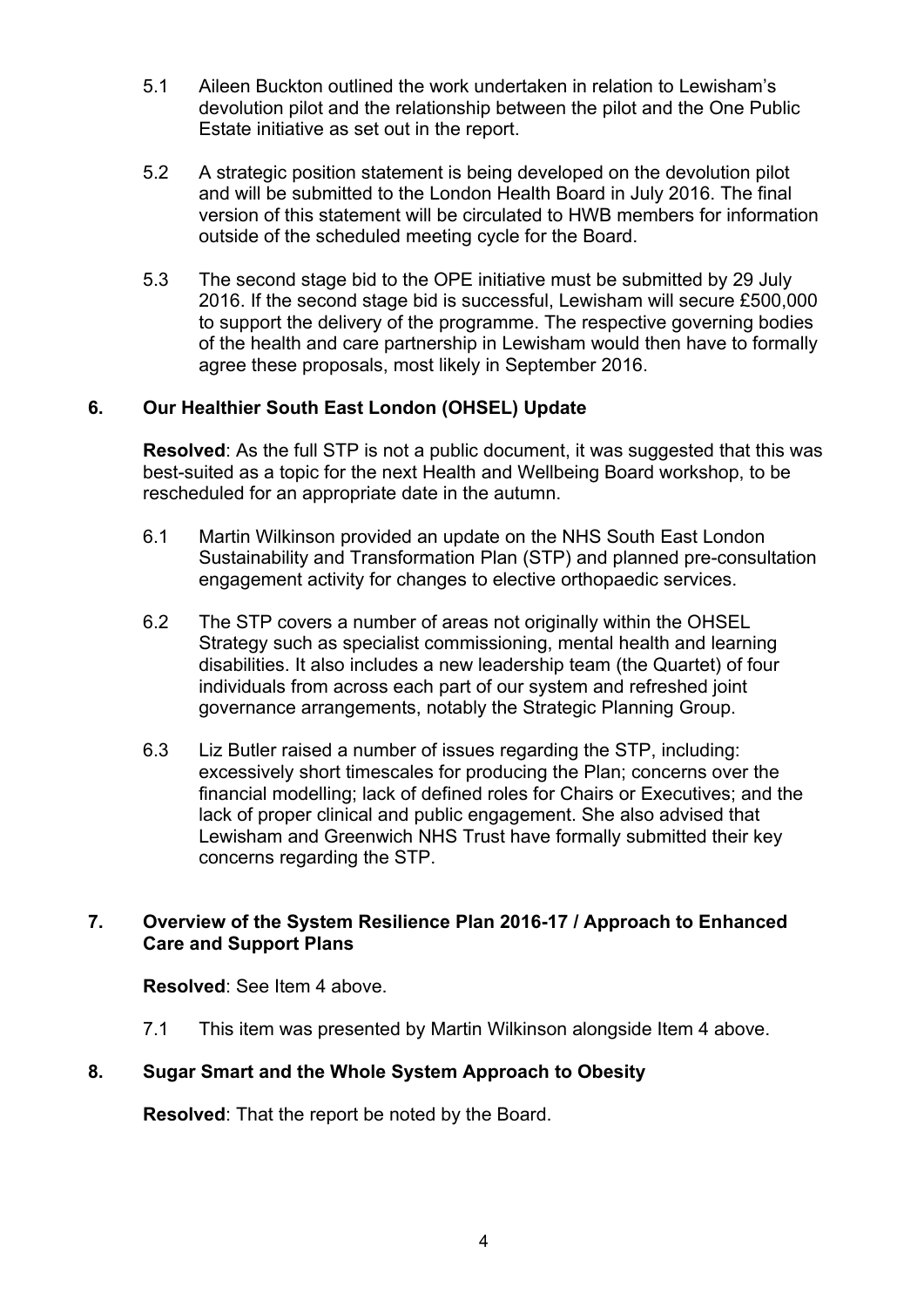- 8.1 Danny Ruta presented a report seeking the support and engagement of the Health and Wellbeing Board in Lewisham's Whole System Approach to tackling obesity.
- 8.2 In 2016 Lewisham Council was awarded National Pilot status for a whole system approach to tackling obesity; one of only four local authorities in the country and the only London Borough. This three year pilot does not bring any direct funding, but a team of obesity and physical activity experts from Leeds Beckett University have been commissioned to support and advise the pilot sites.
- 8.3 The overarching aims of Lewisham's draft whole system obesity action plan are:
	- To promote an environment that supports healthy weight and wellbeing as the norm, making it easier for our residents to choose healthier diets and active lifestyles.
	- Supporting our communities and families to become healthier and more resilient, which will include addressing the wider determinants of health.
- 8.4 At a strategic level, the wider Lewisham Partnership will be engaged through the formation of a Lewisham Obesity Alliance. The Alliance will initially focus on three cross-cutting actions to create healthy environments:
	- 1. Sugar Smart Lewisham
	- 2. The Lewisham Daily Mile
	- 3. Use of Lewisham's Parks
- 8.5 These actions can be scaled-up quickly and do not require a huge amount of resource. The approach will be to campaign and galvanise support, rather than inspecting or monitoring for compliance. This support needs to extend to the respective workforces within the wider Lewisham Partnership.

# **9. Performance Dashboard Update**

**Resolved**: The Board made the following recommendations regarding this agenda item:

- Marc Rowland raised a concern that the evaluation forms regarding adult depression are not reliably accurate and would need clarifying.
- Liz Butler advised that the dashboard should include a metric on empowering patients to self-manage.
- 9.1 Trish Duffy provided members of the Health and Wellbeing Board with an update on performance against its agreed priorities within the Health and Wellbeing Strategy and the performance indicators for the Better Care Fund.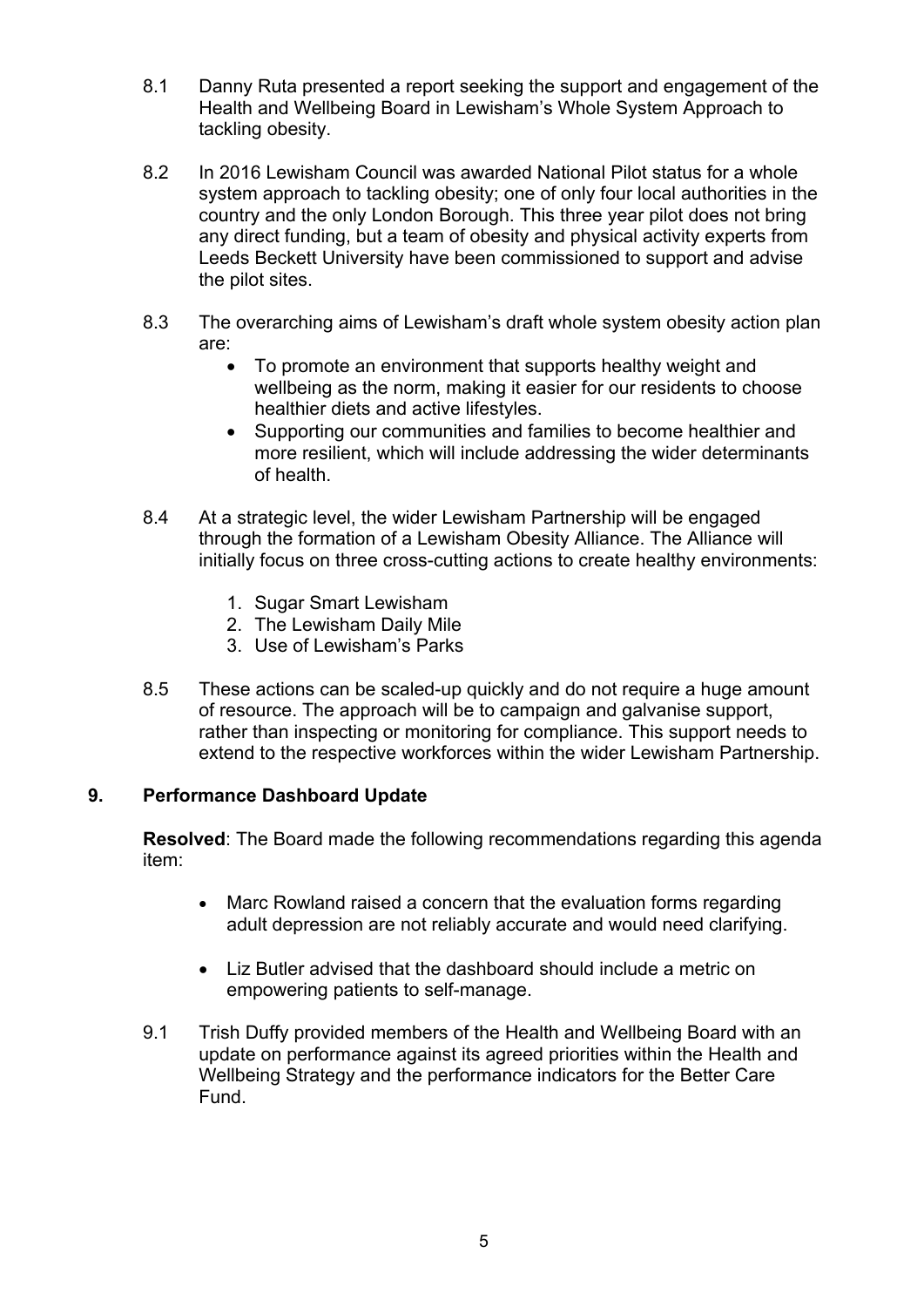- 9.2 The dashboard of indicators is based on metrics drawn from the Quality and Outcomes (Primary Care), Public Health, NHS and Better Care Fund Frameworks.
- 9.3 Highlights from the report were as follows:
	- A new indicator has been added on Maternal Obesity.
	- Cervical cancer screening has dropped to 71.7% in 2015, down from 73.7% in 2014. More smear tests were conducted in 2015 than in 2014, however due to the increasing population the percent uptake has decreased.
	- There was a substantial increase in MMR2 uptake in the last quarter of 2015/16. This relates to extensive work undertaken by the Lewisham Immunisation Coordinator.
	- The rate of alcohol related admissions has increased since the previous reporting period, from 614 per 100,000 in 2013/14 to 644 per 100,000 in 2014/15. This is the latest data available.
	- Prevalence of depression in adults has risen from 5.9% in 2013/14 to 6.4% in 2014/15. This increase is statistically significant. Public Health will now raise this issue with Lewisham GPs to better understand and develop actions.

# **10. Health and Wellbeing Board Work Programme**

**Resolved**: The Board agreed that the following items would be added to the 2016/17 work programme:

- The Communications and Engagement Plan in relation to the Urgent and Emergency Care Model
- Neighbourhood Care Network Update on community development
- HWB workshop on the Sustainability and Transformation Plan. The current date of 20 September 2016 for this workshop will be rescheduled.
- 10.1 Carmel Langstaff presented the Health and Wellbeing Board with a draft work programme for discussion and approval.
- 10.2 The following items have been added to the work programme since the last HWB meeting:
	- Public Health Annual Report (Nov 2016 and Nov 2017)
	- Healthwatch Annual Report (Nov 2016 and Nov 2017)
	- Local Account (Nov 2016 and Nov 2017)
	- JSNA update (Jul 2017)

#### **11. Information Items**